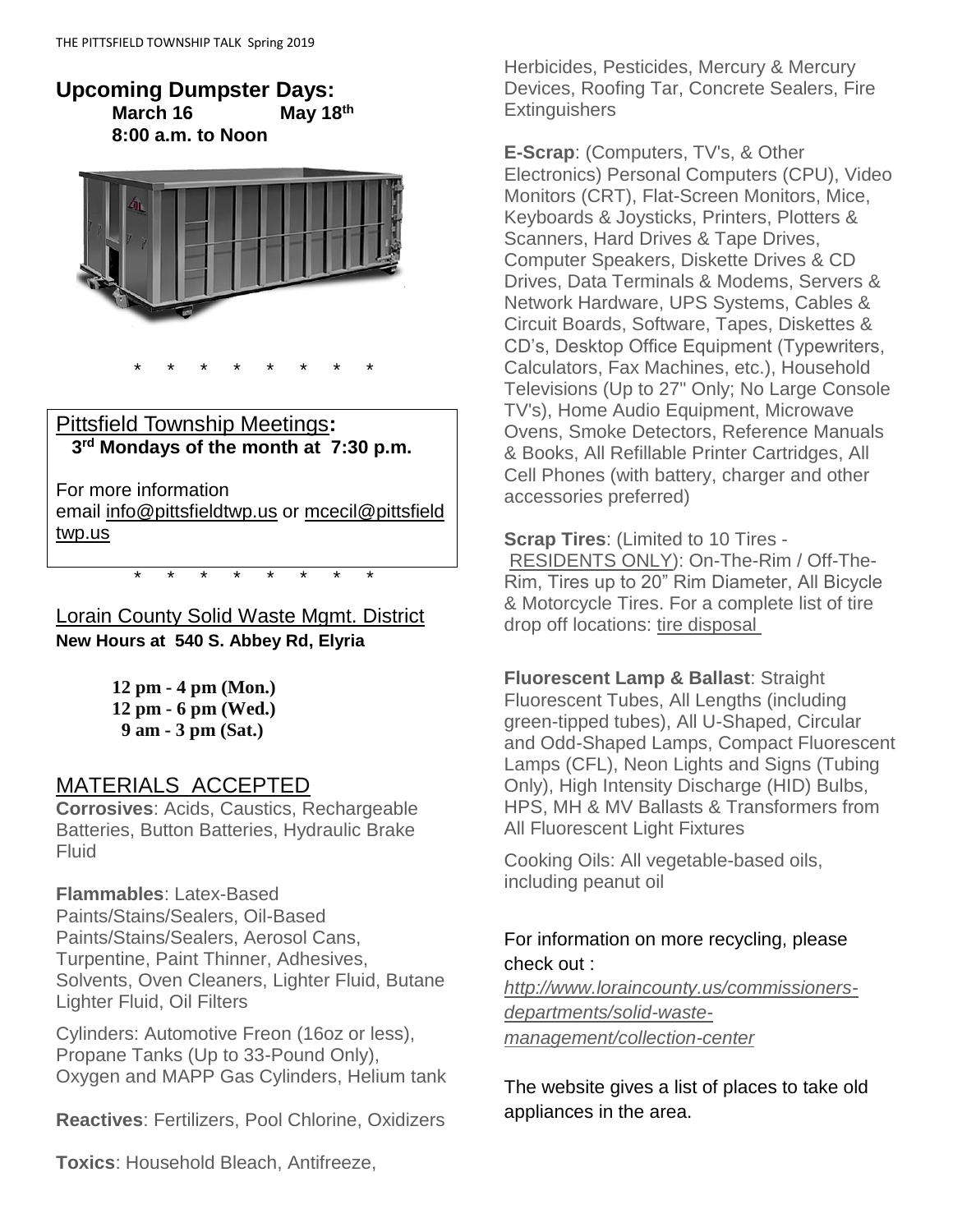# **Pittsfield Equipment List**

| Year | <b>Equipment</b>               | <b>Expected</b><br>Life |
|------|--------------------------------|-------------------------|
|      |                                |                         |
| 201  |                                |                         |
| 8    | Tractor                        |                         |
| 201  |                                | Many years              |
| 8    | Loader                         |                         |
| 201  |                                |                         |
| 8    | Lawnmower                      | 5-7 yrs.                |
| 201  |                                |                         |
| 9    | Mini Excavator                 | Many years              |
|      | 1 Ton truck                    | next couple<br>yrs      |
|      | $2.5$ Ton<br><b>Truck/Plow</b> | few yrs after<br>truck  |

*The 1 Ton truck would be the next to replace followed by the 2.5 Ton truck.*

\* \* \* \* \* \* \* \*

## **Townhall Rental**

Contact Elizabeth Zadorozny at **440-241-7896** or *[elizabeth@pittsfieldtwp.us.](mailto:elizabeth@pittsfieldtwp.us)*

To view the calendar dates booked, log onto the website at <http://www.pittsfieldtwp.us/townhallcalendar.htm>

\* \* \* \* \* \* \* \*

### **Township Garage News**



Merriam Road bridge between Rt. 58 & Hawley Rd. will be closed till 2020.

# **Of Lorain County Office on Aging**

**Helping aging Lorain County residents live healthier, happier & more independent lives**

#### **Southern Satellite Office**

**508 Dickson St., # 4 Wellington, OH 44090 (440) 647-0777**

*Services:* Meals on Wheels, Transportation to Healthcare Appointments, Senior Dining Program, Support Services, Health Education Services.

*Service Area:* Brighton, Camden, Huntington, Kipton, Penfield, Pittsfield, Rochester & **Wellington** 

# VOLUNTEER OPPORTUNITIES

#### MEALS ON WHEELS DRIVERS – Southern Satellite Office

Seeking reliable volunteers who are able to deliver a mid-day meal to homebound senior citizens living in the Wellington area.

If interested, please call **CAROLYN at (440) 647- 0777.**

\* \* \* \* \* \* \* \*

**On the Web** [www.pittsfieldtwp.us](http://www.pittsfieldtwp.us/) Pittsfield Township Webmaster, Steve Magyar

The website shares information about our township approved meeting minutes and events.